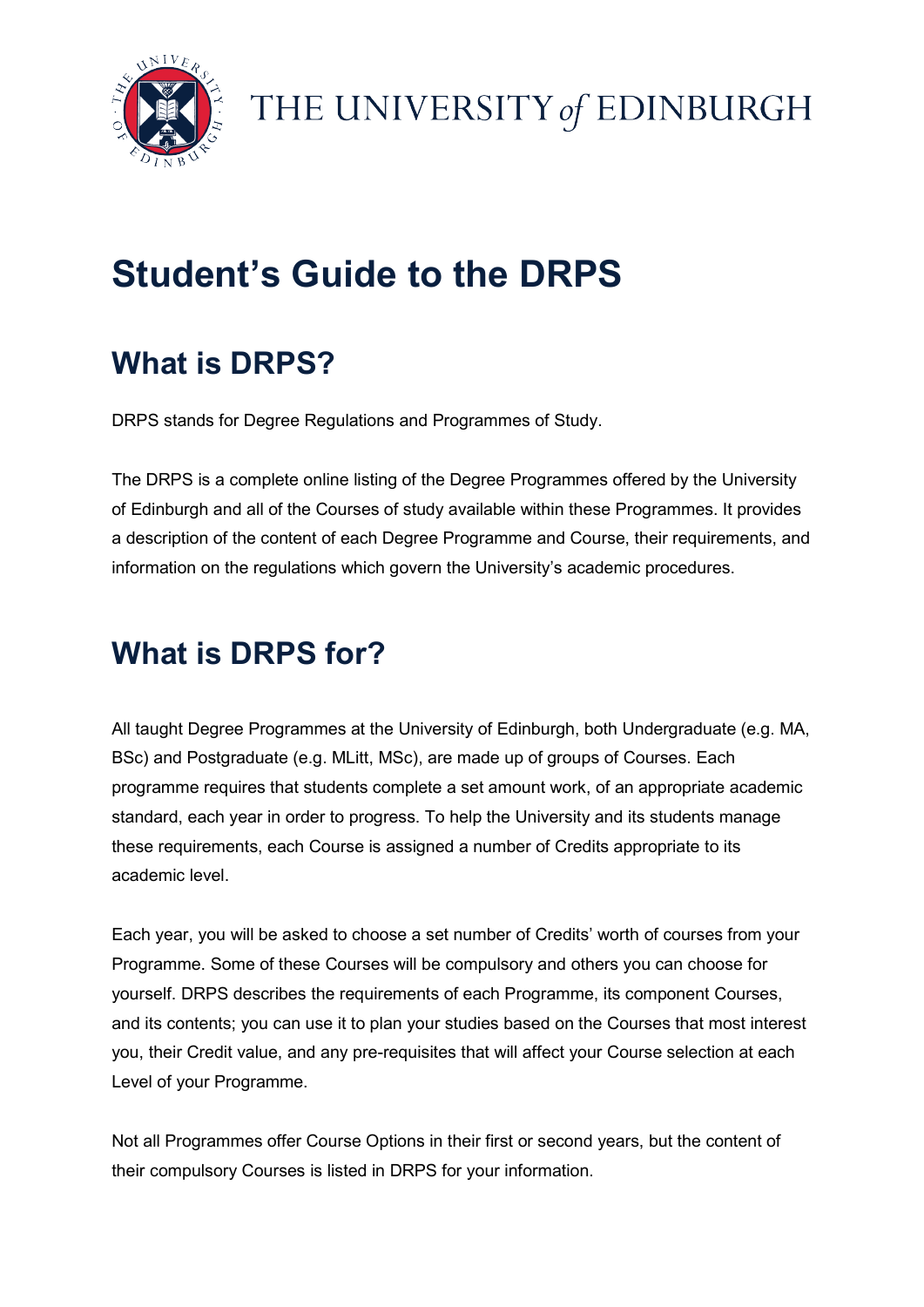### Using the DRPS

### How do I find information about a Degree Programme for the current academic year?

From the DRPS homepage, click the 'Degree Regulations & Programmes of Study YYYY/YYYY' link under the 'DRPS YYYY/YYYY' heading; for example, 'Degree Regulations & Programmes of Study 2019/2020'. This will take you to the Index Page for the current DRPS.

To find a specific Programme, click 'Browse Degree Programme Tables (DPTs)' under the 'Degree Programmes' heading. You can now choose a School from one of the Colleges, e.g. the 'School of Literatures, Languages and Cultures'.

You will now see a list of the Programmes available within this School, divided into Undergraduate and Postgraduate Programmes. Click on the name of the Programme that you would like to see the details of, e.g. 'Arabic (MA Hons)' to view its DPT.

The DPT lists the Compulsory courses, Course options, pre- and co-requisites for each course within the Degree Programme, and the means of assessment at each stage.

### How do I find information about a Degree Programme from a previous year?

On the DRPS homepage, scroll down to the 'Archive' heading. Here you will see a list of links in the format 'Degree Regulations & Programmes of Study YYYY/YYYY'; for example, 'Degree Regulations & Programmes of Study 2018/2019'. Click the link for the year that you wish to view. This will take you to the Index Page for that DRPS.

To find a specific Programme, click 'Browse Degree Programme Tables (DPTs)' under the 'Degree Programmes' heading. You can now choose a School from one of the Colleges, e.g. the 'School of Literatures, Languages and Cultures'.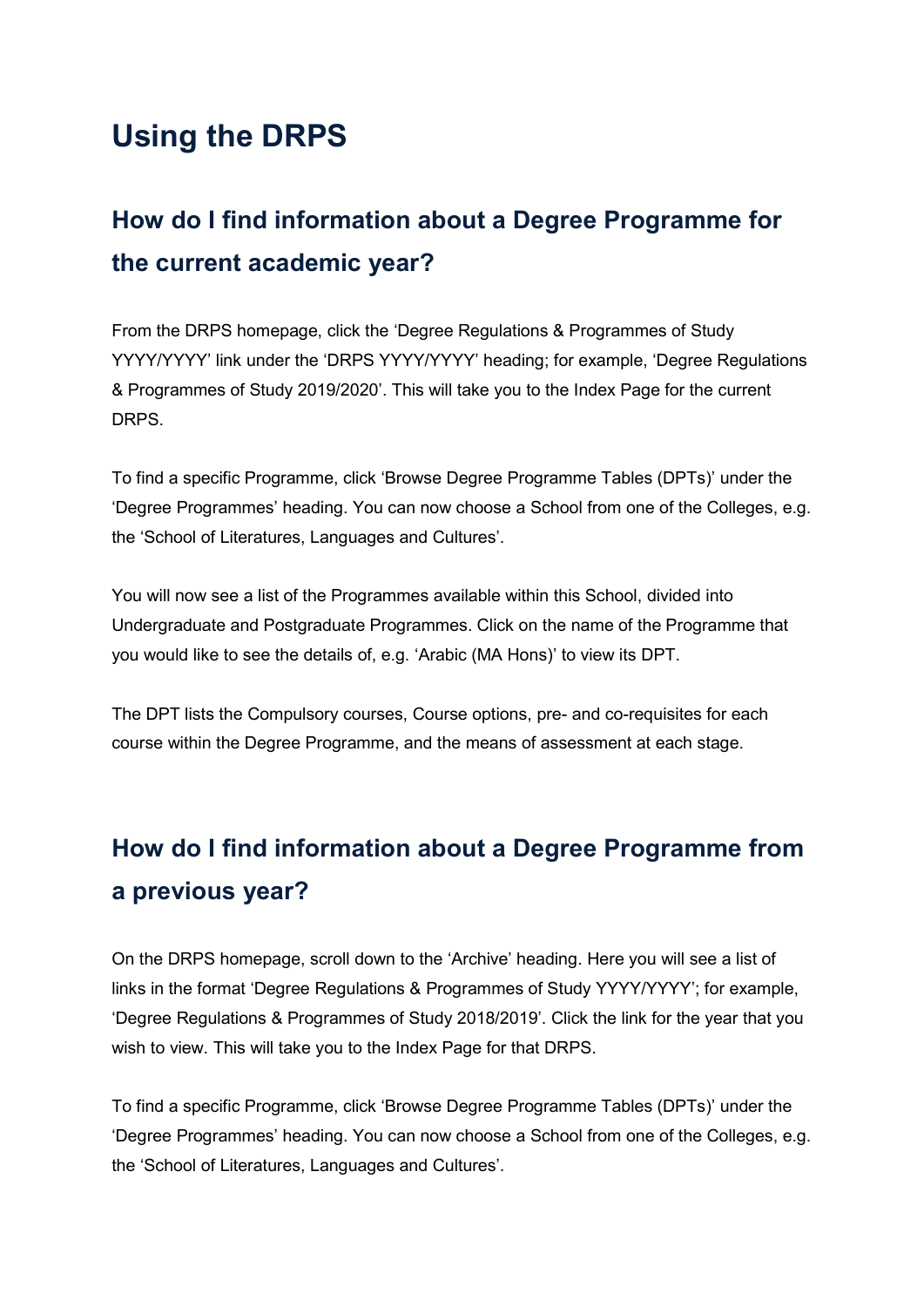You will now see a list of the Programmes available within this School, divided into Undergraduate and Postgraduate Programmes. Click on the name of the Programme that you would like to see the details of, e.g. 'Arabic (MA Hons)' to view its DPT.

The DPT lists the Compulsory courses, Course options, pre- and co-requisites for each course within the Degree Programme, and the means of assessment at each stage. You can click on the name of a Course to view its details, while clicking the link under the 'Course options' heading (e.g. 'Level 7 and 8 courses in Schedules A to Q, T and W') will allow you to view the range of optional Courses available to you, arranged by College, School, and subject.

#### How do I find information about individual Courses for the current academic year?

From the DRPS homepage, click the 'Degree Regulations & Programmes of Study YYYY/YYYY' link under the 'DRPS YYYY/YYYY' heading; for example, 'Degree Regulations & Programmes of Study 2019/2020'. This will take you to the Index Page for the current DRPS.

There are multiple ways to find information about individual Courses from this page. You can browse a list of Courses organised by School, or by Subject Area, by clicking the relevant link under the 'Courses' heading; you can browse Courses organised by College by clicking the relevant link under the 'Courses' heading in the 'Navigation' table on the right-hand side of the page; or, you can click 'DRPS Search' in the upper right-hand corner of the page to access the DRPS Search page.

Clicking on one of the 'Browse by', or Navigation table, links will display a list of Course Schedules organised by these criteria. You can find individual courses by choosing a list of Courses, e.g. 'Browse by School' > 'School of Literature, Languages and Cultures (Schedule G)' > 'Asian Studies', where they are grouped by SCQF Level. You will be able to see information on who the Course is available to, which Semester(s) it runs in, and its Credit value. A Course's full details can be viewed by clicking on its name.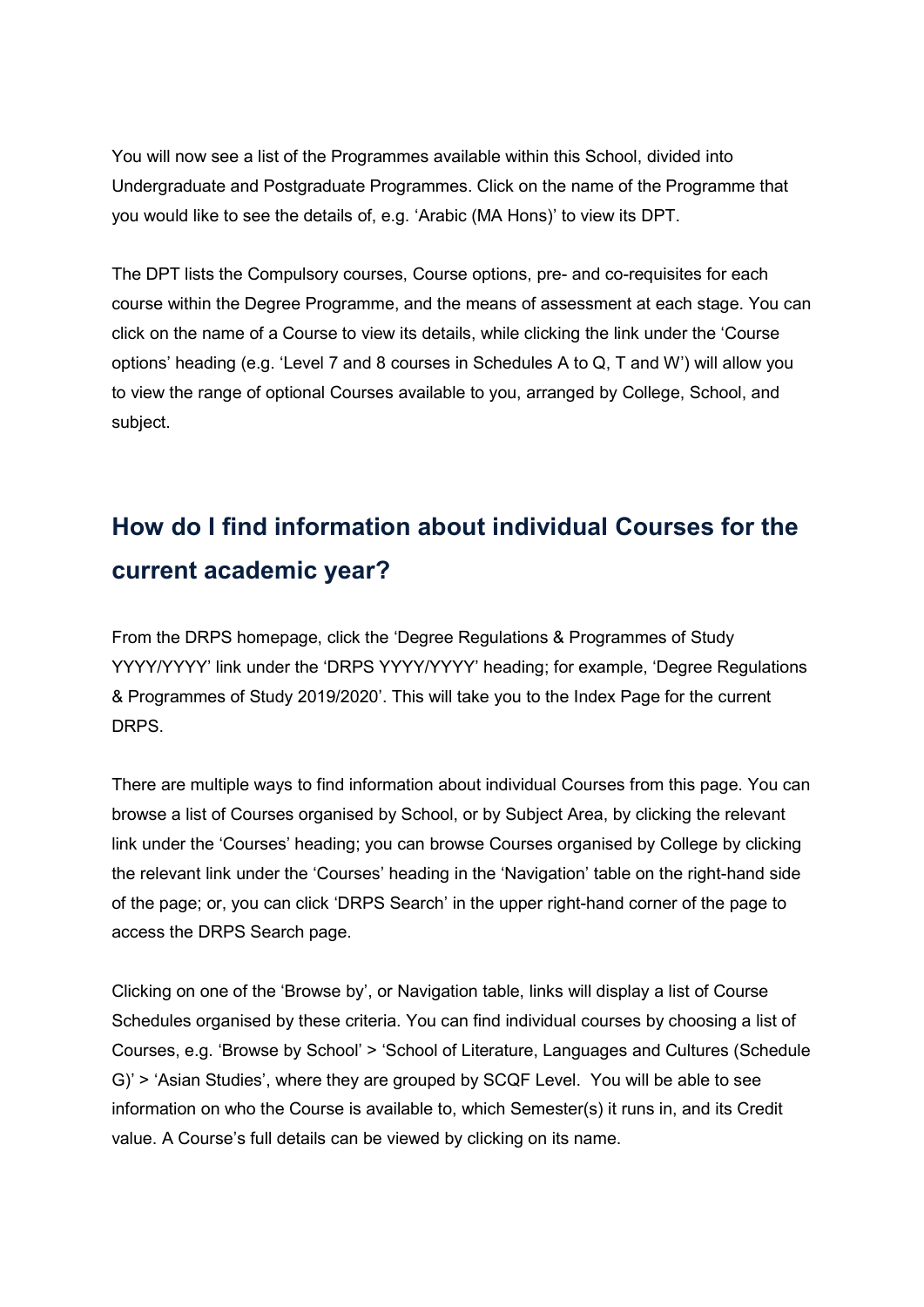#### How do I find information about individual Courses for a previous academic year?

From the DRPS homepage, click the 'Degree Regulations & Programmes of Study YYYY/YYYY' link under the 'DRPS YYYY/YYYY' heading; for example, 'Degree Regulations & Programmes of Study 2018/2019'. This will take you to the Index Page for the current DRPS.

There are multiple ways to find information about individual Courses from this page. You can browse a list of Courses organised by School, or by Subject Area, by clicking the relevant link under the 'Courses' heading; you can browse Courses organised by College by clicking the relevant link under the 'Courses' heading in the 'Navigation' table on the right-hand side of the page; or, you can click 'DRPS Search' in the upper right-hand corner of the page to access the DRPS Search page.

Clicking on one of the 'Browse by', or Navigation table, links will display a list of Course Schedules organised by these criteria. You can find individual courses by choosing a list of Courses, e.g. 'Browse by School' > 'School of Literature, Languages and Cultures (Schedule G)' > 'Asian Studies', where they are grouped by SCQF Level. You will be able to see information on who the Course is available to, which Semester(s) it runs in, and its Credit value. A Course's full details can be viewed by clicking on its name.

#### How do I view a Course timetable?

You can view a Course's timetable using the 'Course Timetable Browser'.

The 'Course Timetable Browser' is found within the DRPS for the current academic year.

From the DRPS homepage, select the current DRPS, e.g. 'Degree Regulations & Programmes of Study 2018/2019', then choose 'Course Timetable Browser' from the 'Other Information' heading of the 'Navigation' table on the right-hand side of the page.

The 'Course Timetable Browser' allows you to search for Courses by School, Subject area, Credit level, delivery period and level of study, as well as by name or course code; your